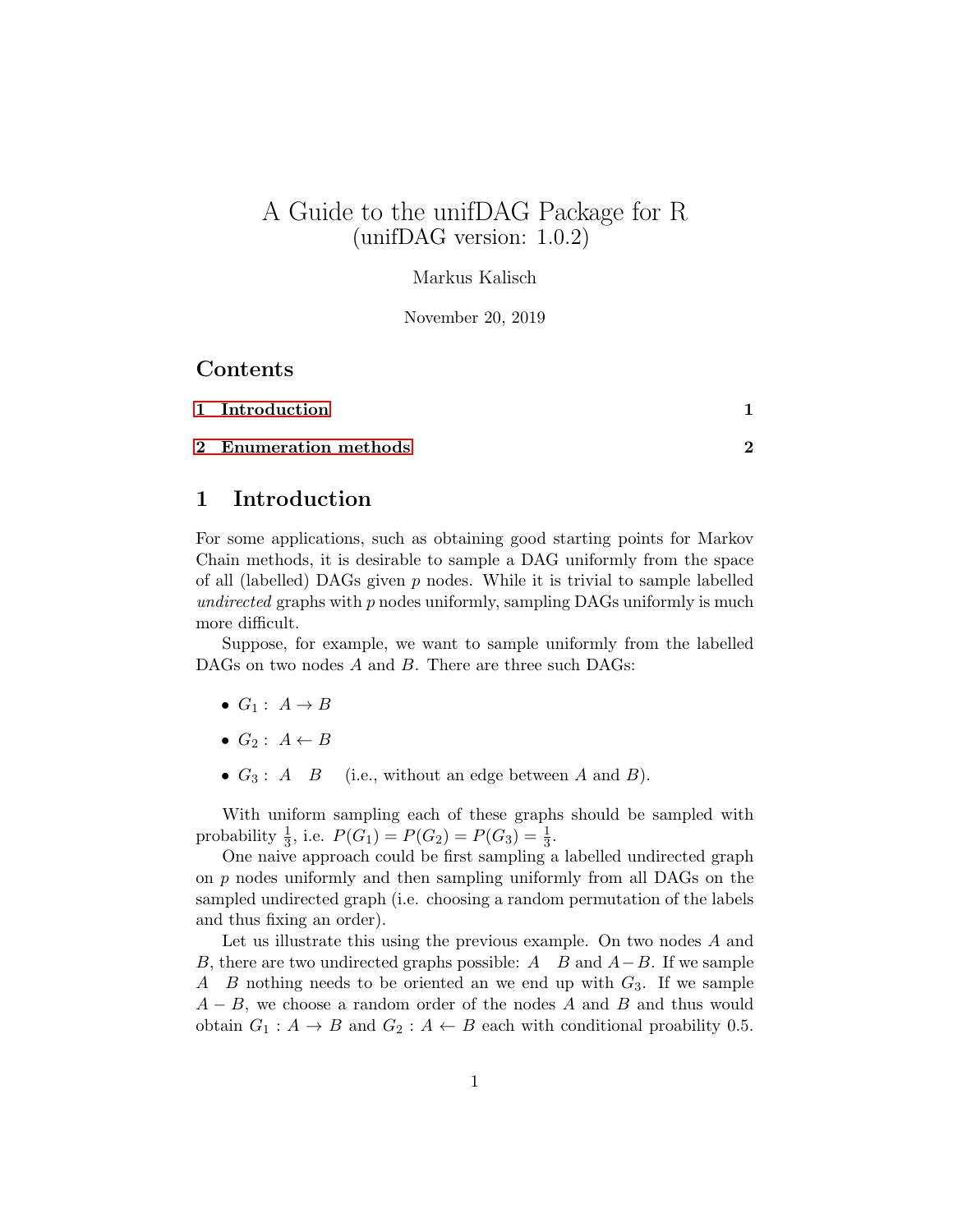It is easy to see that with this approach  $P(G_1) = 0.25$ ,  $P(G_2) = 0.25$  and  $P(G_3) = 0.5.$ 

Thus, this approach does not lead to a uniform distribution on the space of DAGs with  $p$  nodes but overrepresents sparse DAGs. In particular, the empty DAG with  $p$  nodes is much more likely than a particular complete DAG on  $p$  nodes: While the empty and the complete undirected graph are equally likely, all permutations of the empty undirected graph will lead to the empty DAG, while every permutation of the complete undirected graph will lead to a different DAG.

#### <span id="page-1-0"></span>2 Enumeration methods

This problem was solved in [\[1\]](#page-2-0) by relating each DAG to a sequence of outpoints (nodes with no incoming edges) and then to a composition of integers. The package pcalg implements this solution in two ways: Function unifDAG() performs the exact procedure using precomputed enumeration tables and is feasible for DAGs with up to 100 nodes. The function unifDAG.approx() uses the exact procedure for DAGs up to a specified number of nodes (option **n**.exact). For larger numbers of nodes an approximation is used instead. The accuracy of the approximation is based on the option n.exact and will be within the uniformity limits of a 32 (64) bit integer sampler when set to n.exact=20 (n.exact=40). Thus, for practical purposes these approximations are indistiguishable from the exact solution but are much faster to compute. Both functions can optionally generate edge weights.

In the following example we first sample a DAG (dag1) uniformly from the space of all DAGs with  $p = 10$  nodes using the exact method. Then, we sample a DAG (dag2) uniformly from the space of all DAGs with  $p =$ 150 nodes using the approximate method. The option n.exact=40 is used, so that the sampling procedure will match the exact sampling procedure on a 64-bit integer sampler. In both cases, the edge weights are sampled independently from  $Uniform(0, s)$ .

```
myWgtFun \leq function(m, 1B, uB) {
    runif(m, lB, uB)
}
set.seed(123)
dag1 \le unifDAG(n = 10, weighted = TRUE, wFUN = list(myWgtFun, 0,
    2))
dag2 <- unifDAG.approx(n = 150, n.exact = 40, weighted = TRUE, wFUN = list(myWgtFun,
```